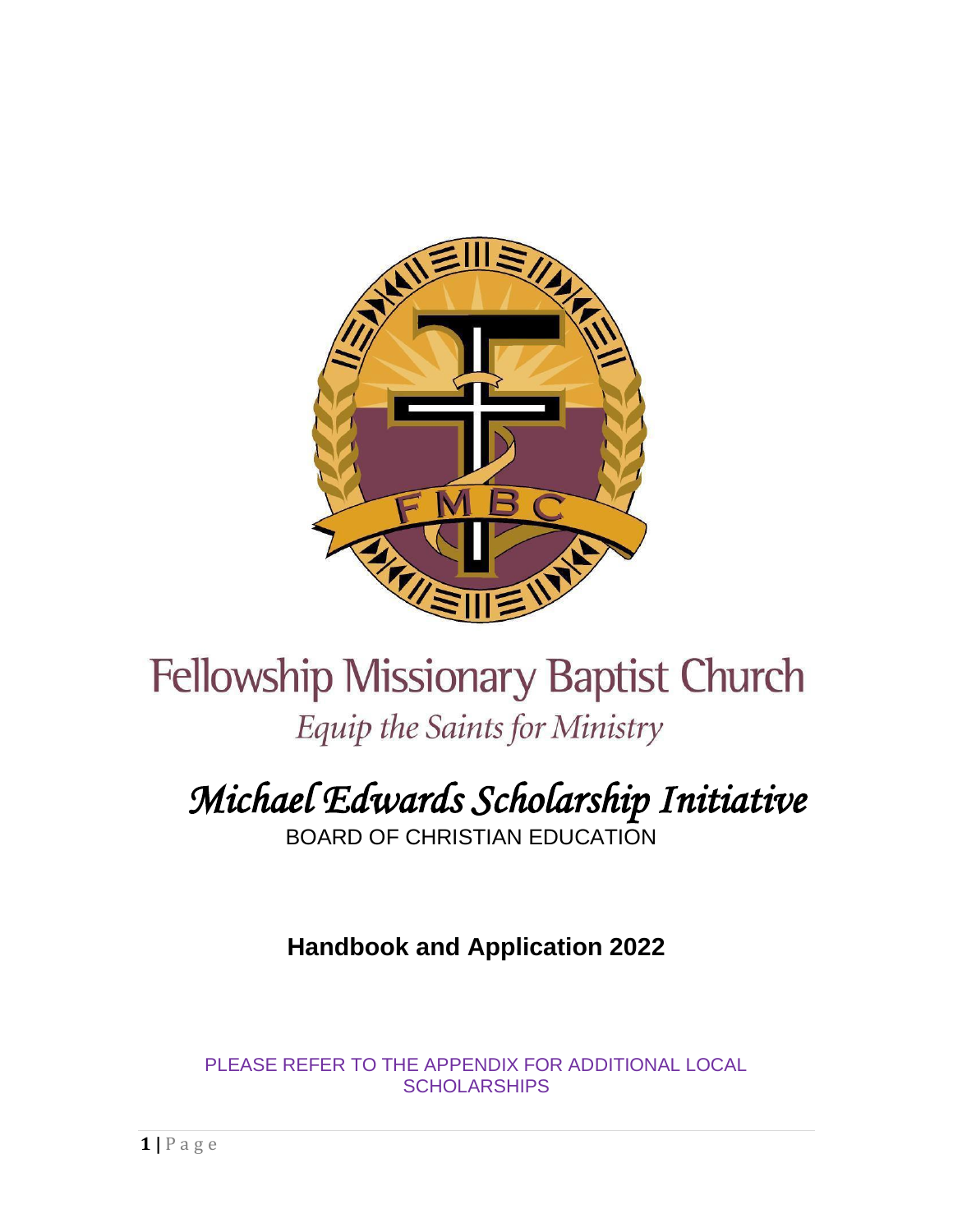# **FELLOWSHIP MISSIONARY BAPTIST CHURCH SCHOLARSHIPS 2022**

**PURPOSE:** The Fellowship Missionary Baptist Church College Scholarship (FMBC) was established to help its members, who are graduating high school seniors, to continue their education at an institution of higher learning (college or university, vocational, technical, or trade school. Over the past years, these scholarships have provided financial assistance to students pursuing careers at accredited schools nationwide. *Application deadline is April 30, 2022.*

### **SCHOLARSHIPS AVAILABLE**:

FMBC SCHOLARSHIPS

FMBC offers merit-based scholarships to students who will be enrolled in an institution of higher learning during the 2020-2021 school year. Proof of enrollment in the institution is required prior to disbursement of the scholarships.

- **The Michael Edwards Academic Scholarship** awarded to students with outstanding academic record
- **FMBC Scholarship** awarded to students with demonstrated commitment to Christian service

SPECIFIC

- **Chuck Neal scholarship**-awarded to applicants intent on pursuing a career in music
- **Bertha Smith scholarship** awarded to sophomores intent on pursuing teaching careers

#### **SCHOLARSHIP ELIGIBILITY REQUIREMENTS:** ALL NEW SCHOLARSHIP APPLICANTS MUST SATISFY THE FOLLOWING REQUIREMENTS

- A member of Fellowship Missionary Baptist Church
	- o Scholarship applicants must have been members of Fellowship Missionary Baptist Church for at least one year prior to January 2, of the application year. Proof of membership includes confirmation by your deacon; proof of baptism or proof of having received the right hand of fellowship.
	- An active participant in church youth, community and school activities
		- o Participation in church activities is required of all applicants. Applicants must complete the enclosed FMBC form with required signatures from adult servant leaders for each ministry in which they have participated in FMBC.
	- 2022 Graduating Senior from High School
	- GPA of 2.75 or higher is required
	- PLAN TO ATTEND 2- or 4-year POST SECONDARY EDUCATION
		- o Scholarship applicants should be pursuing post-secondary education at an accredited college/university, vocational/technical school. Applicants must be planning to attend post-secondary training either full or part time beginning in the Fall of 2022:
			- **EXECT** Full-Time students must take a minimum of twelve  $(12+)$  credit hours. Full scholarship/stipend.
			- **•** Part-Time students must take a minimum of six  $(6)$  credit hours. Partial scholarship/stipend is equal to one-half (1/2) of the full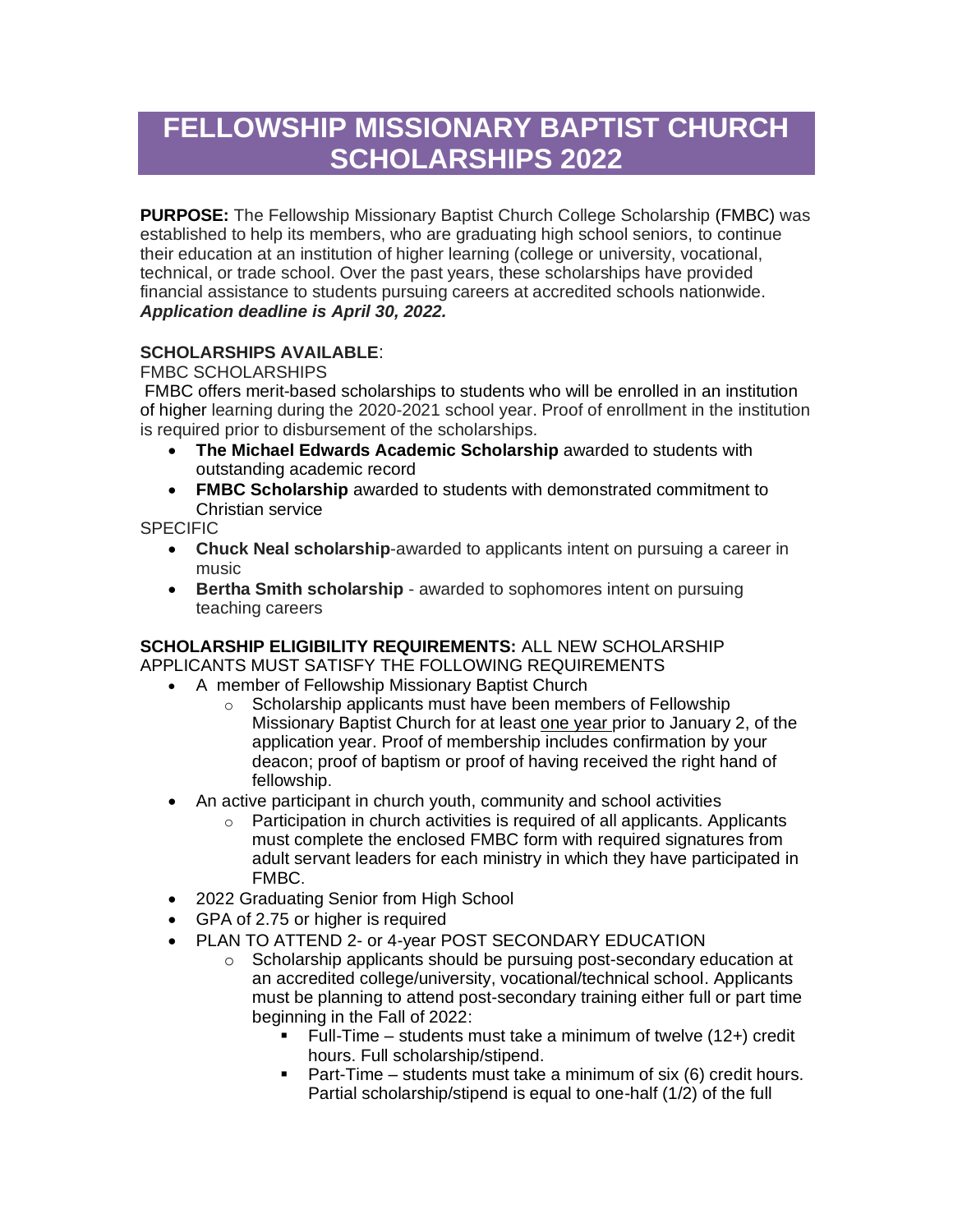scholarship/stipend amount**.** 

■ Scholarships are not disbursed until proof of full time enrollment is received.

#### **APPLICATION REQUIREMENTS**

- Completed Application form
- Completed FMBC Ministry Service Form
- Personal Statement (300-500 words )
- Topical Essay (200- 500 words )
- Letter of recommendation from FMBC Ministry leader or someone who can attest to your community service or other extracurricular activity
- Two letters of recommendation,
	- o One letter from FMBC Ministry leader under whom you have served
	- o One letter from school official/SCHOOL COUNSELOR from the high school from which you are graduating
- Current transcript
- A head shot of yourself with your submission
- Applicants for the Chuck Neal and Bertha Smith scholarships must complete the same application form and indicate their qualifications for these awards in the Personal Statement. Proof of registration in music classes or education as indicated on college registration form is required before disbursement of the funds

#### **COMPLETE APPLICATION FORM AND RETURN BY APRIL 30, 2022**

 Return your completed application to: Fellowship Missionary Baptist Church c/o FMBC Scholarship Committee 3355 4th Street North Minneapolis, MN 55412 Fax (612) 287-8891

#### **STIPEND ELIGIBILITY:**

Scholarship recipients and other registered college applicants are eligible for biannual stipends if they are currently enrolled in a post secondary program .

- Full-Time Students must take a minimum of twelve (12) + credit hours. Full **Stipend**
- Part-Time Students must take a minimum of six (6) credit hours. Partial Stipend equal to one-half (1/2) of the full stipend amount.

Proof of continuing enrollment e.g. registration form from your college, or university needs to be provided. You will be informed by email of the dates of submission of this material .

Please direct questions to Dr Allyson Brotherson (763) 522-9494 or 763-458-2576 or at [abrotherson@gmail.com](mailto:abrotherson@gmail.com) Gloria Stamps – Smith a[t glostamps2@comcast.net](mailto:glostamps2@comcast.net)

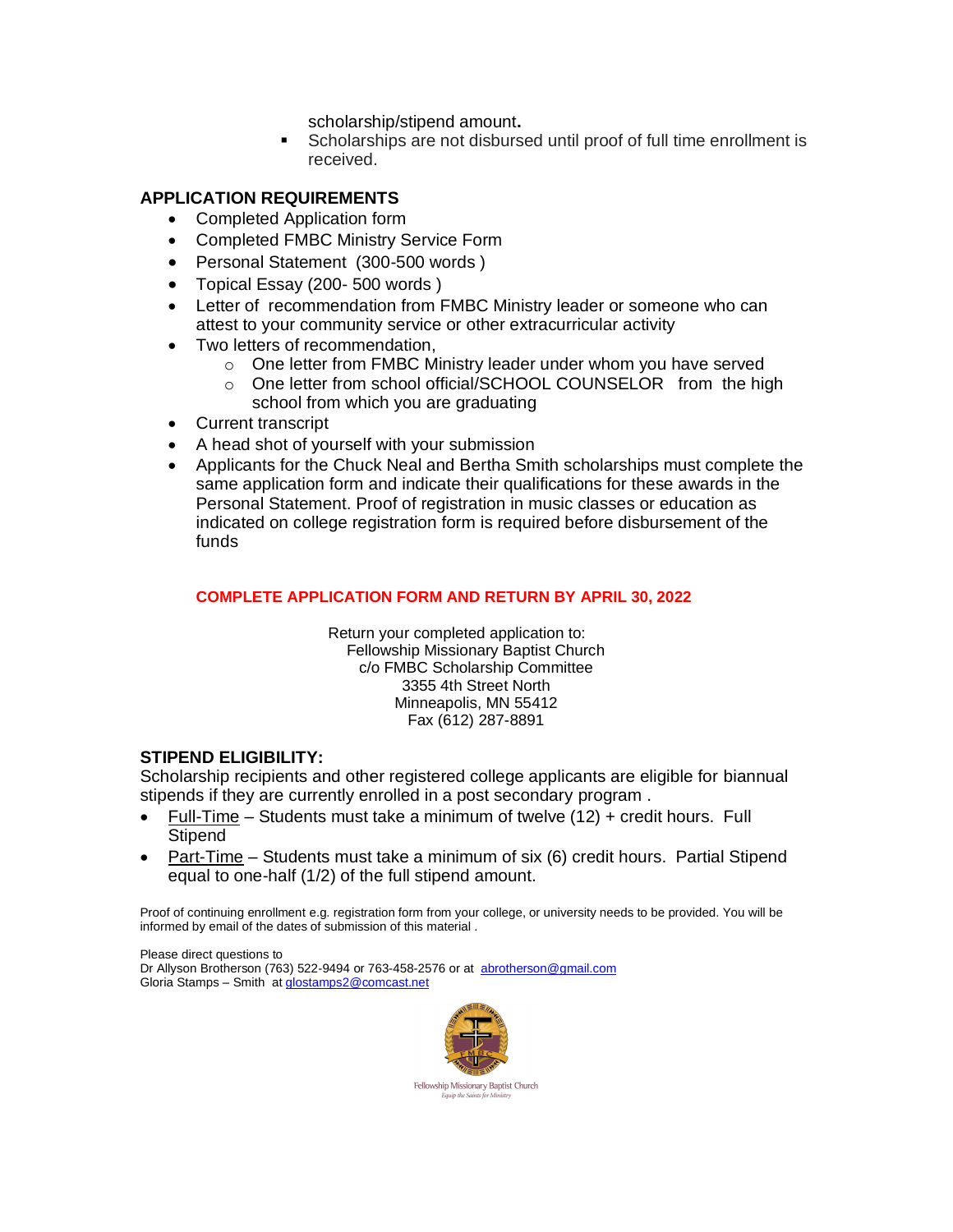#### **FMBC SCHOLARSHIP APPLICATION DATA FORM**

#### *Please type or print legibly in blue or black ink*

| <b>PERSONAL INFORMATION</b>                                                            |  |  |  |  |
|----------------------------------------------------------------------------------------|--|--|--|--|
|                                                                                        |  |  |  |  |
| GENDER: M F<br>DATE OF BIRTH: _________________________                                |  |  |  |  |
| STUDENT CONTACT NUMBER (P) ____________________<br>Secondary<br>Primary contact number |  |  |  |  |
|                                                                                        |  |  |  |  |
|                                                                                        |  |  |  |  |
|                                                                                        |  |  |  |  |
| SCHOLARSHIPS FOR WHICH APPLYING: (Check all that apply)                                |  |  |  |  |

SCHOLARSHIPS FOR WHICH APPLYING: ( Check all that apply)

□ FMBC SCHOLARSHIP

 □ CHUCK NEAL SCHOLARSHIP (Please indicate in your personal statement your qualifications for this scholarship)  $\Box$  BERTHA SMITH SCHOLARSHIP (Please indicate in your personal statement your qualifications for this scholarship)

#### **FMBC MINISTRIES AND EXTRA CURRICULAR ACTIVITY LIST**

HOW LONG HAVE YOU BEEN A MEMBER OF FMBC\_\_\_\_

LIST ANY FMBC ACTIVITIES IN WHICH YOUHAVE BEEN INVOLVED. Indicate any leadership roles

| <b>CHECK</b><br><b>BOX</b> | <b>NAME OF MINISTRY</b>      | <b>SIGNATURE OF SERVANT</b><br><b>LEADER OR YOUTH</b><br><b>MINISTER</b> | Dates of<br>involvement |
|----------------------------|------------------------------|--------------------------------------------------------------------------|-------------------------|
|                            | CHILDREN'S CHOIR             |                                                                          |                         |
|                            | <b>CYPHER MINISTRY</b>       |                                                                          |                         |
|                            | <b>USHER MINISTRY</b>        |                                                                          |                         |
|                            | SUNDAY SCHOOL                |                                                                          |                         |
|                            | <b>VACATION BIBLE SCHOOL</b> |                                                                          |                         |
|                            | <b>GIRL SCOUTS</b>           |                                                                          |                         |
|                            | <b>PRAISE DANCE</b>          |                                                                          |                         |
|                            | YOUNG HANDS FOR CHRIST       |                                                                          |                         |
|                            | <b>THESPIAN MINISTRY</b>     |                                                                          |                         |
|                            | <b>STEPPING SAINTS</b>       |                                                                          |                         |
|                            | OTHER (Please name)          |                                                                          |                         |

#### **SCHOOL INFORMATION**

NAME OF HIGH SCHOOL\_

NAME OF ACADEMIC/GUIDANCE COUNSELOR \_\_\_\_\_\_\_\_\_\_\_\_\_\_\_\_\_\_\_\_\_\_\_\_\_\_\_\_\_\_\_\_\_\_\_\_\_\_\_\_\_\_\_\_

EXPECTED HIGH SCHOOL GRADUATION DATE LIST EXTRA CURRICULAR SCHOOL ACTIVITIES:

TO WHICH COLLEGES, UNIVERSITIES OR TECHINCAL SCHOOLS HAVE YOU APPLIED?

WHERE HAVE YOU BEEN ACCEPTED?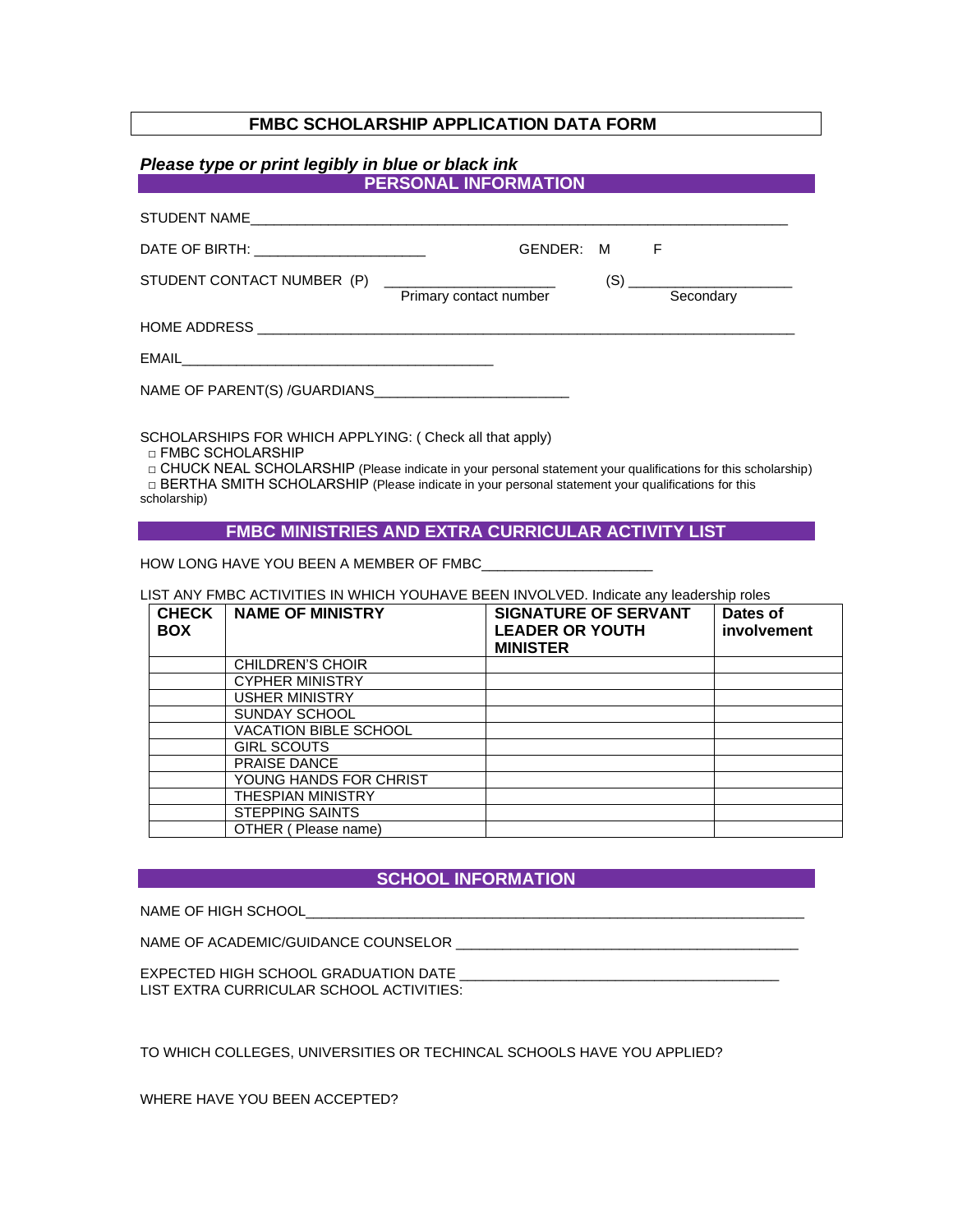INTENDED MAJOR / FIELD OF STUDY

**HONORS AND AWARDS** 

PLEASE LIST HONORS /AWARDS

#### **COMMUNITY SERVICE**

EXTRACURRICULAR /COMMUNITY SERVICE INFORMATION

LIST WORK ACTIVITIES

\_

#### **WORK EXPERIENCE**

#### **ESSAY QUESTIONS**

**Personal Statement** (300-500 words - Please introduce yourself to the Scholarship Committee in an autobiographical essay not to exceed 500 words. It should include:

- o Academic Accomplishments
- o Academic or personal challenges and how you overcame them
- o Activities in school, community and at FMBC. How have these activities positively impacted your life?
- o Family- include parental/household makeup, siblings
- o Future goals--Include career goals, employment, college choice, planned college major, continuing education plan. If you are applying for either the Chuck Neal or Bertha Smith Scholarships , please indicate your qualification to receive these awards.

**Topical Essay** (200- 500 words). On a separate sheet of paper, please respond to the following. (Typed or electronically generated).

• Pick your favorite Bible verse or passage. After providing the scripture reference, please explain its significance in your life.

#### **Submit a head shot of yourself with your submission COMPLETE APPLICATION FORM AND RETURN BY APRIL30, 2022**

Return your completed application to:

| Fellowship Missionary Baptist Church | OR BY EMAIL TO:                                   |  |
|--------------------------------------|---------------------------------------------------|--|
| c/o FMBC Scholarship Committee       | Dr Allyson Brotherson at abrotherson@gmail.com    |  |
| 3355 4th Street North                |                                                   |  |
| Minneapolis, MN 55412                | Gloria Stamps - Smith at glostamps 2@ comcast.net |  |
| Fax (612) 287-889                    |                                                   |  |



Fellowship Missionary Baptist Church

**FMBC SCHOLARSHIP APPLICATION**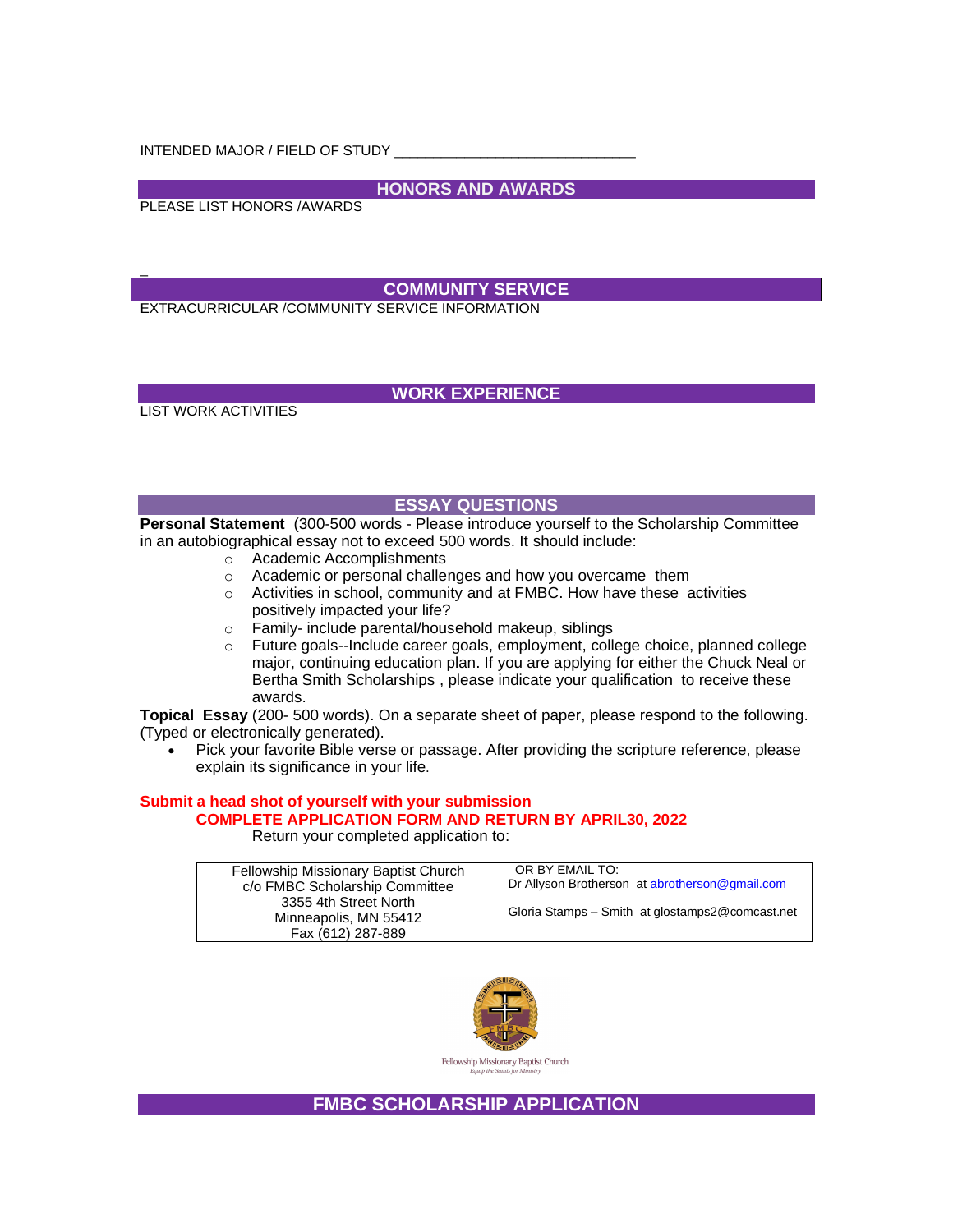#### **Letter of recommendation**

This form should accompany each of your two (2 ) letters of recommendations, Each recommendation should be placed in a sealed envelope, signed across the seal by the person submitting the recommendation and returned to the student . The recommendation must be returned by the student with the rest of the application packet.

Letter of recommendation from

(Name of applicant )  $\blacksquare$ for one of the 2020 Fellowship Missionary Baptist Church Fellowship. Please supply a letter of recommendation regarding your knowledge of the student's academic ability, school and/or community involvement and church activities. Attach this form to your letter

\_\_\_\_\_\_\_\_\_\_\_\_\_\_\_\_\_\_\_\_\_\_\_\_\_\_\_\_\_\_\_\_\_\_\_\_\_\_\_\_\_\_\_\_\_\_ Signature of Person Submitting Letter of Recommendation

What is your relationship to the applicant?

◯ School Administrator, Counselor, Teacher or Coach

◯ FMBC Ministry leader

 $\bigcirc$  Other – not a relative



## **APPENDIX**

## **EXTERNAL SCHOLARSHIPS OPPORTUNITIES**

Alpha Kappa Alpha Sorority . Inc/ Delta Phi Omega Chapter Minneapolis St Paul . Please check link below for information about deadline for 2022 scholarship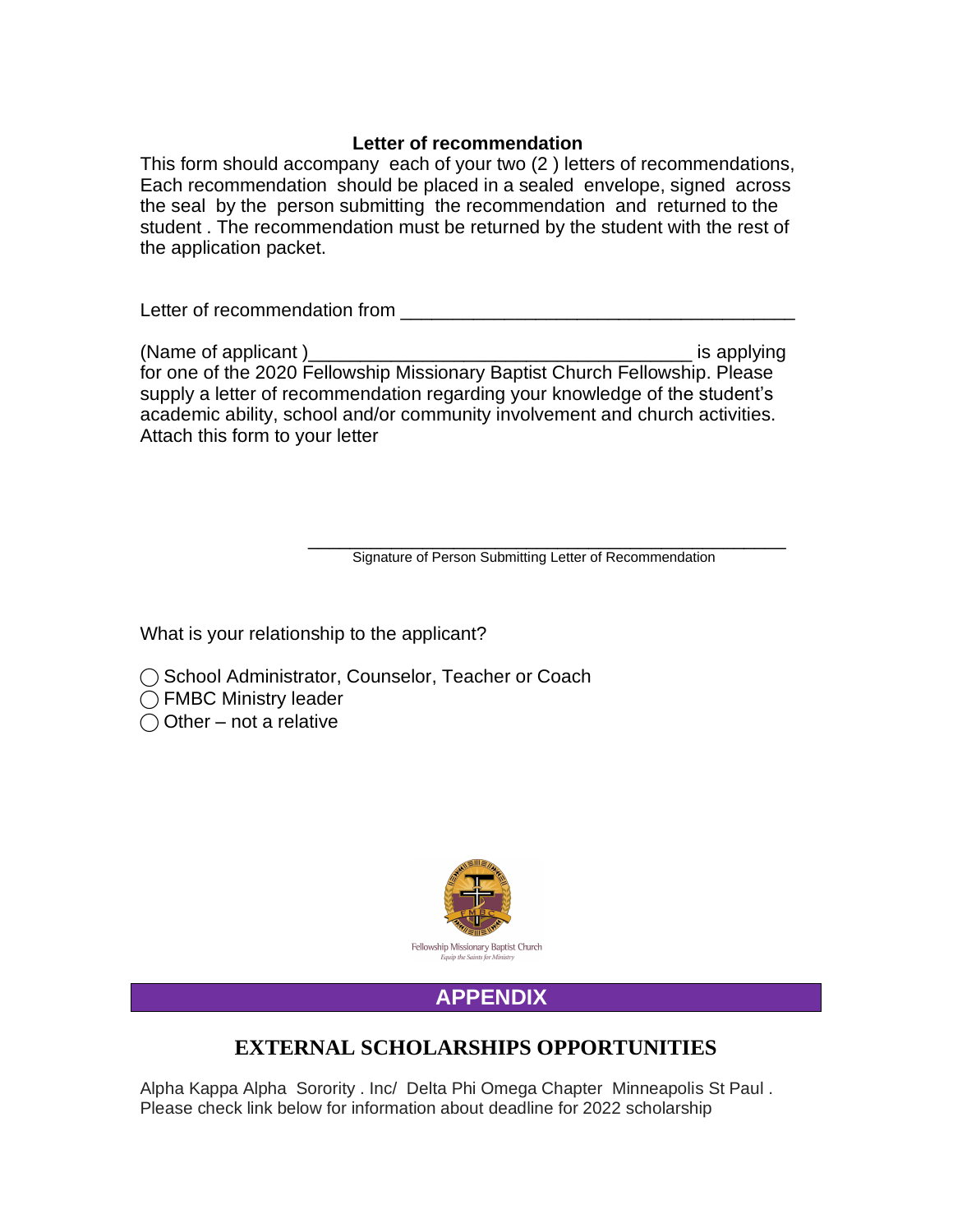#### **<https://www.akadpo.org/scholarship>**

Alpha Phi Alpha Scholarship for males – Please check link below for information about deadline for 2022 scholarship [Alpha Phi Alpha Scholarship for males](https://trianglecf.org/award/alpha-phi-alpha-african-american-male-scholarship/) 

Crimson and Cream Scholarship- Applications are due March 28, 2022. <https://mncrimsonandcream.org/>

Internship & Fellowship Opportunities [Summer Internships and Fellowship Opportunities for Students of Color](http://www.shiloh-bc.org/DocumentCenter/View/702)

North Hennepin Community College Scholarships - **Application Available:** Friday, February 11, 2022, 8:00 am **Application Deadline:** Friday, May 13, 2022, 11:59 pm **Notification of Award:** July 2022 [North Hennepin Community College Scholarship](https://nhcc.edu/scholarships?fbclid=IwAR0v3DSU2gOppgSAui6legIsH4PxV32JqoHUPXwUQI98UnyUssh1fNZNKl8)

#### [Paying for College Student resource guide 2016-2017](http://roybal-allard.house.gov/uploadedfiles/student_resource_guide.pdf)

#### **Smithsonian Minority Awards Program**

Internships are available for undergraduate and beginning graduate students to participate in research or museum-related activities. Appointments are full-time (40 hours per week), for ten weeks during the summer, fall, or spring. Stipends are \$550 per week, with additional travel allowances offered in some cases and a small research allowance for visiting students. Deadlines are February 1 (Summer & Fall) and October 1 (Spring). Please visit the [website](http://www.si.edu/ofg/Applications/MIP/MIPapp.htm) to apply.

#### [Scholarship Search](http://apps.collegeboard.com/cbsearch_ss/welcome.jsp)

This link will provide access to an online tool that can help you locate scholarships, internships, grants, and loans that match your education level, talents, and background. Complete the brief questionnaire and Scholarship Search will find potential opportunities from a database of more than 2,300 sources of college funding, totaling nearly \$3 BILLION in available aid.

#### [Fastweb Scholarship Search](http://www.fastweb.com/)

This link will provide access to a tool that can search for scholarships and will compare your background with a database of awards. Only those awards that fit your profile will be identified as matches. The FastWeb scholarship search is the largest, most accurate and most frequently updated scholarship database. If you supply an email address, they will notify you when new awards that match your profile are added to the database. You can even submit an electronic application to some of the scholarships listed in the FastWeb scholarship database.

#### [Fast Aid](http://www.fastaid.com/)

This link will provide access to a database of scholarships for undergraduate students (i.e. Freshman, sophomore, junior, and senior).